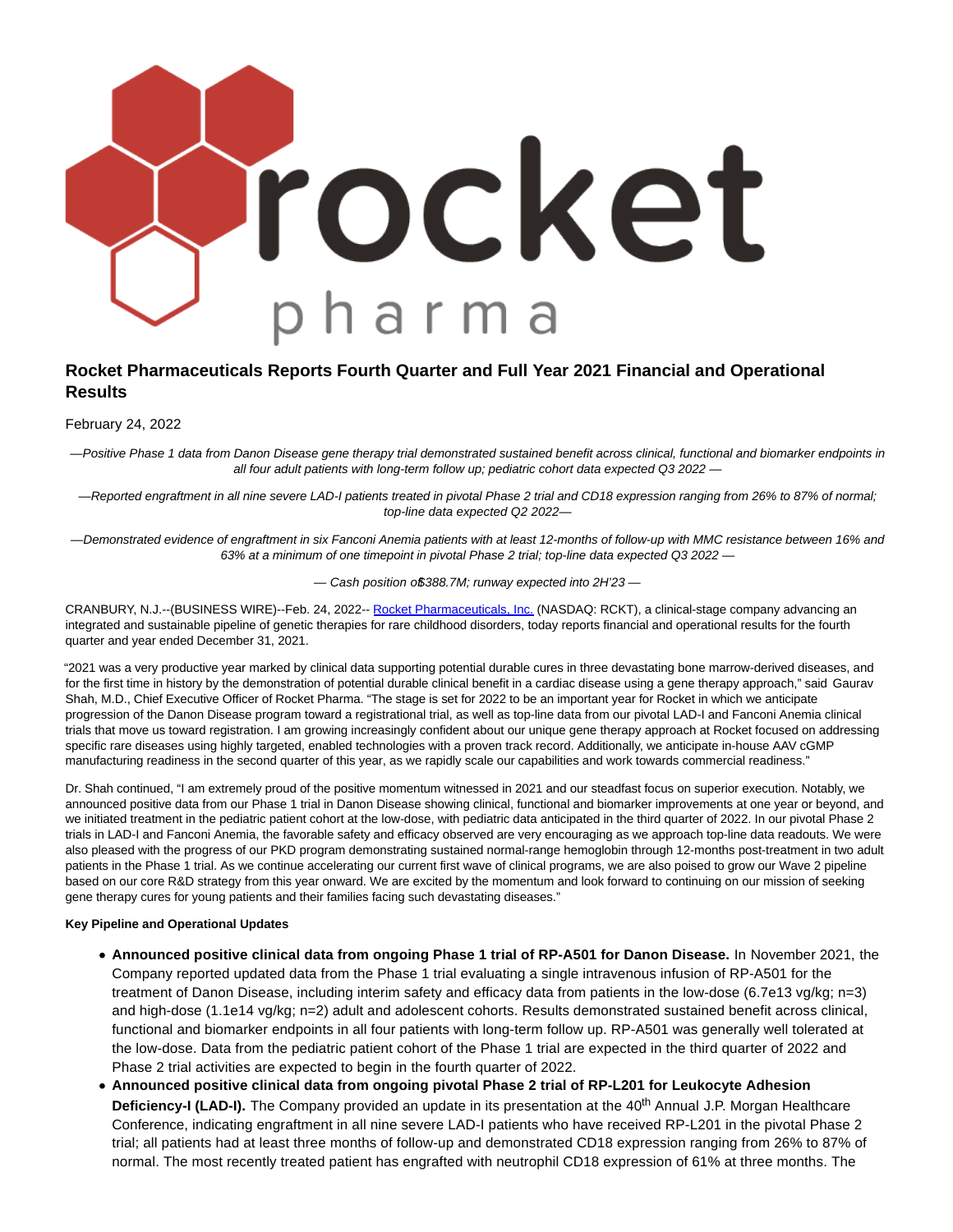Company previously presented preliminary data from eight of nine severe LAD-I patients who received RP-L201 treatment at the 63<sup>rd</sup> American Society of Hematology (ASH) Annual Meeting. Top-line data from the pivotal Phase 2 trial are expected in the second quarter of 2022.

- **Announced positive clinical data from ongoing pivotal Phase 2 trial of RP-L102 for Fanconi Anemia (FA).** Data presented at the 63<sup>rd</sup> ASH Annual Meeting included preliminary data from 11 pediatric FA patients who were treated with RP-L102 as of the Nov. 1, 2021, cut-off date. Evidence of engraftment was observed in six of eight patients with at least 12-months of follow-up with MMC resistance between 16% and 63% at a minimum of one timepoint. The tolerability profile of RP-L102 appeared favorable and all patients were treated without conditioning. Top-line data from the pivotal Phase 2 trial are expected in the third quarter of 2022.
- **Announced positive clinical data from ongoing Phase 1 trial of RP-L301 for Pyruvate Kinase Deficiency (PKD).** Data presented at the 63<sup>rd</sup> ASH Annual Meeting included preliminary data from two adult PKD patients with significant anemia and transfusion requirements who were treated with RP-L301 as of the Nov. 3, 2021, cut-off date. RP-L301 was well tolerated, with no drug product-related serious adverse events or infusion-related complications observed through 12-months post-treatment. Preliminary clinical activity was observed in both patients at 12-months post-RP-L301 infusion. Both patients reported improved quality of life following treatment. Preliminary Phase 1 data and Phase 2 trial initiation activities are expected in the fourth quarter of 2022.
- **Received Regenerative Medicine Advanced Therapy (RMAT) designation and Priority Medicines (PRIME) designation for RP-L201 gene therapy for the treatment of LAD-I.** RMAT designation allows companies to work closely with the U.S. Food and Drug Administration (FDA) on a program's development and includes all the benefits of the FDA's Fast Track and Breakthrough Therapy designations. The European Medicine Agency's (EMA) PRIME program aims to optimize development plans and speed up evaluation of medicines that may offer a major therapeutic advantage over existing treatments or benefit patients without treatment options. These medicines are considered priority medicines by the EMA and are intended to reach patients earlier. Rocket also holds Rare Pediatric (U.S.), Orphan Drug (U.S./EU), and Advanced Therapy Medicinal Product (EU) designations for the RP-L201 program.
- **Strengthened leadership team with new appointments.** The Company announced the appointment of Isabel Carmona, J.D., as Chief Human Resources Officer in September 2021. She has more than 25 years of experience in human resources and organizational leadership, including the last 15 years within the life sciences industry. Ms. Carmona joined Rocket from Ichnos Sciences, where she was Chief Human Resources Officer. Martin L. Wilson joined Rocket as General Counsel and Chief Compliance Officer in December 2021. Mr. Wilson has nearly 20 years of legal, compliance and executive experience and accomplishment within the life sciences industry. Before Rocket, Mr. Wilson was General Counsel and Chief Corporate Officer at Ichnos Sciences.
- **Continued buildout of R&D and manufacturing facility.** The Company expects to achieve in-house AAV current Good Manufacturing Practice (cGMP) manufacturing readiness in its approximately 100,000-square-foot facility in Cranbury, NJ in the second quarter of 2022.
- **Continued our commitment to the patient community.** In February 2021, the Company recognized Rare Disease Day by leading the "Light Up for Rare" campaign and hosting a month-long series of virtual expert panels to provide educational resources for patients with rare diseases and their families. On February 28, 2021, global landmarks including the Empire State Building and Niagara Falls were lit to drive awareness and foster solidarity among the global rare disease community.
- **Closed \$26.4 million private placement.** In August 2021, the Company closed a private placement with a fund affiliated with RTW Investments, LP, the Company's largest shareholder, for which the net proceeds are expected to be used to continue to advance and expand Rocket's pipeline of product candidates, for research and development expenses and for working capital.

### **Anticipated 2022 Milestones**

### **RP-A501 for Danon Disease (AAV)**

- Report data from pediatric patient cohort of Phase 1 trial Q3 2022
- $\bullet$  Initiate pivotal Phase 2 trial activities  $-$  Q4 2022

#### **RP-L201 for Leukocyte Adhesion Deficiency-I (LVV)**

Report top-line data from pivotal Phase 2 trial – Q2 2022

### **RP-L102 for Fanconi Anemia (LVV)**

Report top-line data from pivotal Phase 2 trial – Q3 2022

#### **RP-L301 for Pyruvate Kinase Deficiency (LVV)**

Report preliminary Phase 1 data – Q4 2022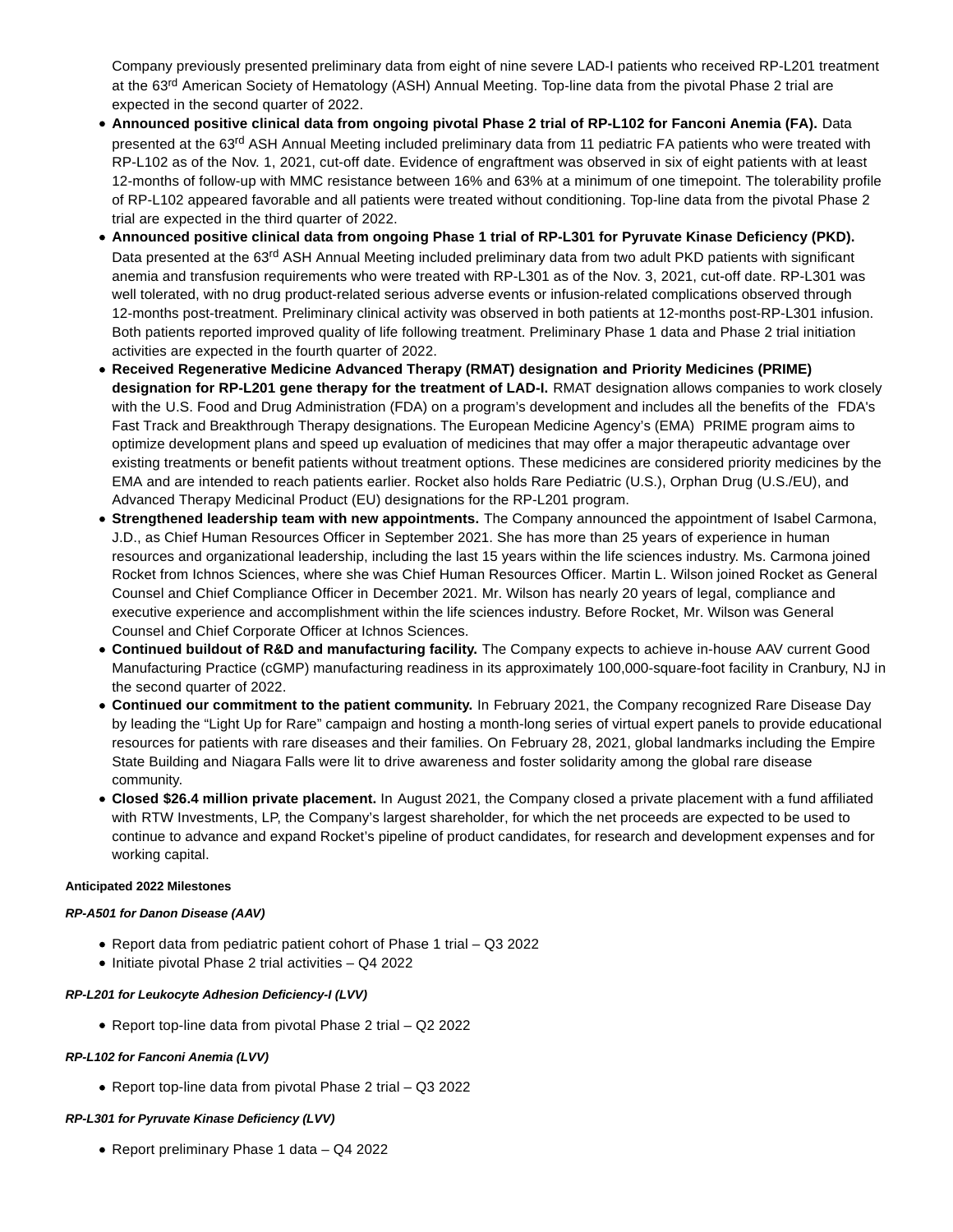$\bullet$  Initiate pivotal Phase 2 trial activities  $-$  Q4 2022

## **Manufacturing Facility in Cranbury, New Jersey**

Achieve in-house AAV current Good Manufacturing Practice (cGMP) manufacturing readiness – Q2 2022

# **Upcoming Investor Conferences**

- Cowen's 42nd Annual Health Care Conference March 7-9, 2022
- Guggenheim Genomic Medicines & Rare Disease Day March 31-April 1, 2022
- Needham 21<sup>st</sup> Annual Virtual Healthcare Conference April 11-14, 2022

## **Fourth Quarter and Full Year 2021 Financial Results**

- **Cash position.** Cash, cash equivalents and investments as of December 31, 2021, were \$388.7 million.
- **R&D expenses.** Research and development expenses were \$32.2 million and \$125.5 million for the three and twelve months ended December 31, 2021, compared to \$50.1 million and \$105.4 million for the three and twelve months ended December 31, 2020. The increase in research and development expenses for the three and twelve months ended December 31, 2021, was primarily driven by an increase in manufacturing and development costs, compensation and benefits expense due to increased R&D headcount and an increase in non-cash stock compensation expense, offset by a decrease in non-cash new research agreements expenses.
- **G&A expenses.** General and administrative expenses were \$12.2 million and \$41.8 million for the three and twelve months ended December 31, 2021, compared to \$9.1 million and \$28.9 million for the three and twelve months ended December 31, 2020. The increase in general and administrative expenses for three and twelve months ended December 31, 2021, was primarily driven by an increase in non-cash stock compensation expense, an increase in compensation and benefits expense due to increased G&A headcount, an increase in office and administrative costs, and an increase in commercial preparation expenses, offset by a decrease in debt conversion expense.
- **Net loss.** Net loss was \$44.2 million and \$169.1 million or \$0.69 and \$2.67 per share (basic and diluted) for the three and twelve months ended December 31, 2021, compared to \$60.9 million and \$139.7 million or \$1.08 and \$2.52 per share (basic and diluted) for the three and twelve months ended December 31, 2020.
- **Shares outstanding.** 64,505,889 shares of common stock were outstanding as of December 31, 2021.

# **Financial Guidance**

**Cash position.** As of December 31, 2021, we had cash, cash equivalents and investments of \$388.7 million. Rocket expects such resources will be sufficient to fund its operations into the second half of 2023, including the continued buildout and initiation of AAV cGMP manufacturing capabilities at our Cranbury, New Jersey R&D and manufacturing facility and continued development of our four clinical programs.

# **About Rocket Pharmaceuticals, Inc.**

Rocket Pharmaceuticals, Inc. (NASDAQ: RCKT) is advancing an integrated and sustainable pipeline of genetic therapies that correct the root cause of complex and rare childhood disorders. The Company's platform-agnostic approach enables it to design the best therapy for each indication, creating potentially transformative options for patients afflicted with rare genetic diseases. Rocket's clinical programs using lentiviral vector (LVV)-based gene therapy are for the treatment of Fanconi Anemia (FA), a difficult to treat genetic disease that leads to bone marrow failure and potentially cancer, Leukocyte Adhesion Deficiency-I (LAD-I), a severe pediatric genetic disorder that causes recurrent and life-threatening infections which are frequently fatal, and Pyruvate Kinase Deficiency (PKD), a rare, monogenic red blood cell disorder resulting in increased red cell destruction and mild to life-threatening anemia. Rocket's first clinical program using adeno-associated virus (AAV)-based gene therapy is for Danon Disease, a devastating, pediatric heart failure condition. For more information about Rocket, please visit [www.rocketpharma.com.](https://cts.businesswire.com/ct/CT?id=smartlink&url=http%3A%2F%2Fwww.rocketpharma.com&esheet=52584833&newsitemid=20220224005324&lan=en-US&anchor=www.rocketpharma.com&index=2&md5=8a1ff35cf787c6d9f16f4bb04573d5ed)

# **Rocket Cautionary Statement Regarding Forward-Looking Statements**

Various statements in this release concerning Rocket's future expectations, plans and prospects, including without limitation, Rocket's expectations regarding its guidance for 2022 in light of COVID-19, the safety and effectiveness of product candidates that Rocket is developing to treat Fanconi Anemia (FA), Leukocyte Adhesion Deficiency-I (LAD-I), Pyruvate Kinase Deficiency (PKD), and Danon Disease, the expected timing and data readouts of Rocket's ongoing and planned clinical trials, Rocket's plans for the advancement of its Danon Disease program following the lifting of the FDA's clinical hold and the safety, effectiveness and timing of related pre-clinical studies and clinical trials, may constitute forward-looking statements for the purposes of the safe harbor provisions under the Private Securities Litigation Reform Act of 1995 and other federal securities laws and are subject to substantial risks, uncertainties and assumptions. You should not place reliance on these forward-looking statements, which often include words such as "believe," "expect," "anticipate," "intend," "plan," "will give," "estimate," "seek," "will," "may," "suggest" or similar terms, variations of such terms or the negative of those terms. Although Rocket believes that the expectations reflected in the forward-looking statements are reasonable, Rocket cannot guarantee such outcomes. Actual results may differ materially from those indicated by these forward-looking statements as a result of various important factors, including, without limitation, Rocket's ability to monitor the impact of COVID-19 on its business operations and take steps to ensure the safety of patients, families and employees, the interest from patients and families for participation in each of Rocket's ongoing trials, our expectations regarding the delays and impact of COVID-19 on clinical sites, patient enrollment, trial timelines and data readouts, our expectations regarding our drug supply for our ongoing and anticipated trials, actions of regulatory agencies, which may affect the initiation, timing and progress of pre-clinical studies and clinical trials of its product candidates, Rocket's dependence on third parties for development, manufacture, marketing, sales and distribution of product candidates, the outcome of litigation, and unexpected expenditures, as well as those risks more fully discussed in the